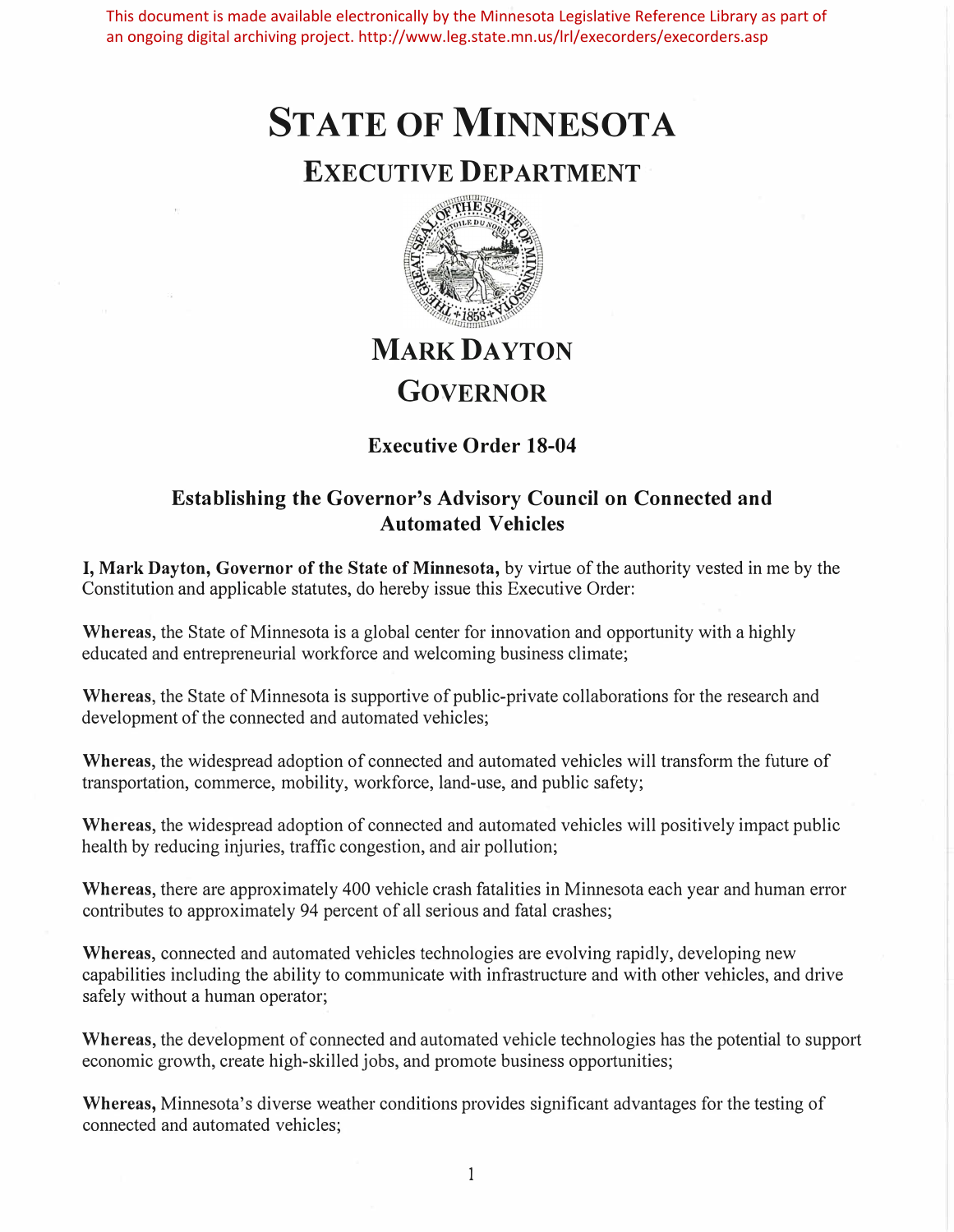**Whereas,** the widespread adoption of connected and automated vehicles will dramatically change how public transportation infrastructure is utilized, how traffic regulations are structured, and how public investments in infrastructure are made;

**Whereas,** the development of connected and automated vehicles could help eliminate transportation barriers that leave individuals with disabilities, elderly, and low-income individuals in urban and rural areas disconnected from jobs and educational opportunities; and

**Whereas,** collaboration and coordination among cities, counties, states, businesses, educational institutions, and nonprofit organizations is needed to capture the opportunity presented by the widespread adoption of connected and automated vehicles.

**Now, Therefore,** I hereby order that:

- 1 The Governor's Advisory Council on Connected and Automated Vehicles ("Advisory Council") is established to study, assess, and prepare for the transformation and opportunities associated with the widespread adoption of automated and connected vehicles.
- 2. The Advisory Council will develop recommendations for changes in state law, rules, and policies to maximize the benefits and prepare for the widespread adoption of automated and connected vehicles.
- 3. Charles Zelle, the Commissioner of Transportation and Christopher Clark, President of Xcel Energy-Minnesota, North Dakota, and South Dakota shall serve as Co-Chairs of the Advisory Council.
- 4. The Advisory Council must consist of thirteen other members appointed by the Governor with relevant experience in finance, transit, higher education, workforce training, insurance, automotive industry, advocacy, freight, labor, public safety, technology, or local government.
- 5. The Advisory Council shall also include the following fomteen ex-officio members:
	- a. Commissioner of Agriculture;
	- b. Commissioner of Commerce;
	- c. Commissioner of Employment and Economic Development;
	- d. Commissioner of Health;
	- e. Commissioner of Iron Range Resources and Rehabilitation Board;
	- f. Commissioner of Minnesota Information Technology Services;
	- g. Commissioner of Public Safety;
	- h. Commissioner of Revenue;
	- **1.** Chair of the Metropolitan Council;
	- J . Executive Director of the Minnesota Council on Disability;
	- k. One Member of the Majority Party in the Minnesota Senate;
	- 1. One Member of the Minority Party in the Minnesota Senate;
	- m. One Member of the Majority Party in the Minnesota House of Representatives; and
	- n. One Member of the Minority Party in the Minnesota House of Representatives.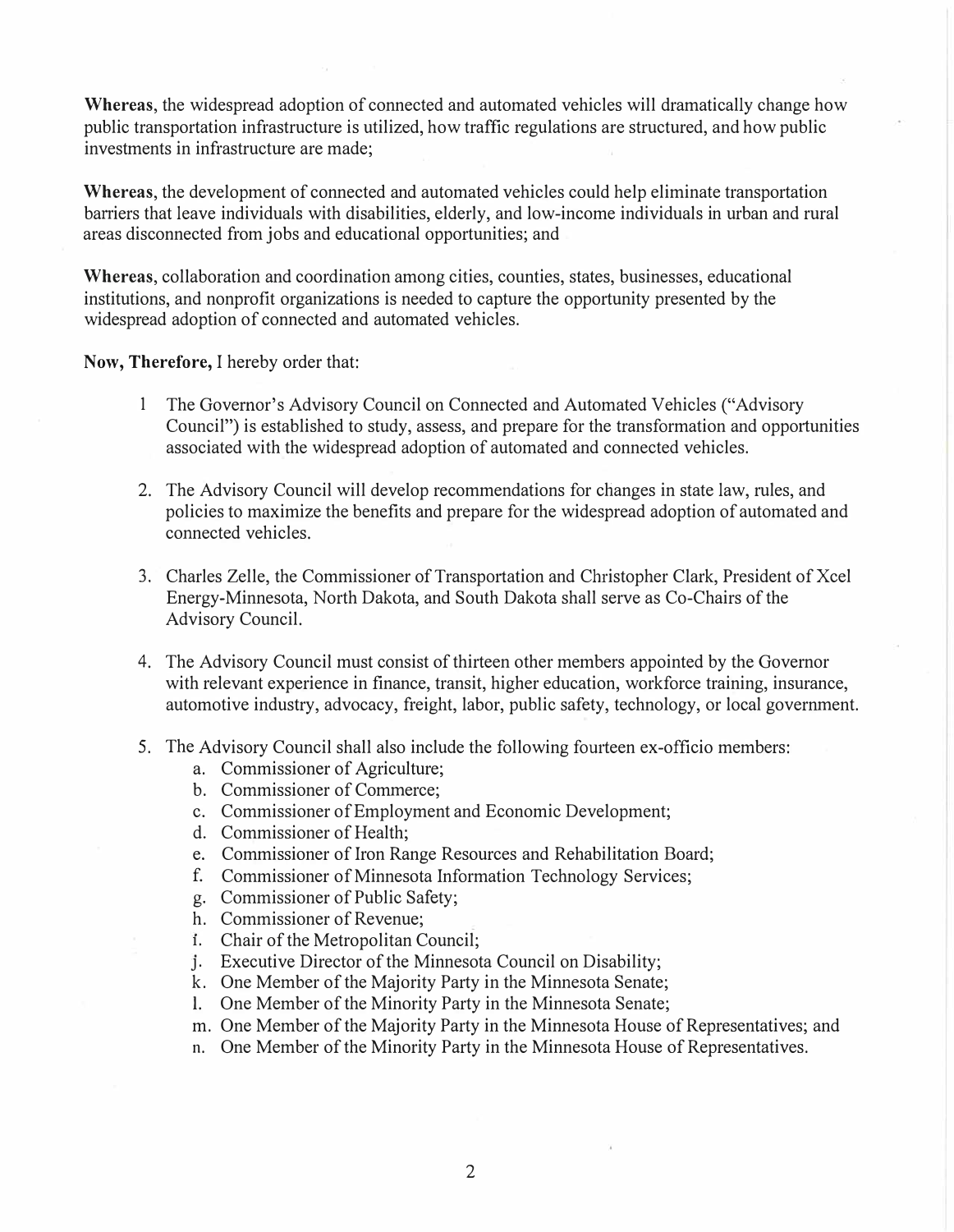- 6. The Advisory Council has the following duties:
	- a. Consult with governmental entities, communities experiencing transportation barriers, transportation stakeholders, the automotive industry, businesses, labor, technology companies, advocacy groups, and educational institutions.
	- b. Prepare and submit a report to the Governor, the chairs and minority leads of the Minnesota House and Senate Transportation and Public Safety committees, and the Minnesota Legislature by December 1, 2018 that recommends changes to statutes, rules, and policies in the following areas:
		- **1.** Transportation infrastructure and network;
		- ii. Cyber security and data privacy standards;
		- iii. Vehicle registration, driver training, licensing, insurance, and traffic regulations;
		- iv. Promotion of economic development, business opportunities, and workforce preparation; and
		- v. Accessibility and equity for all Minnesotans, with a particular focus on rural communities, elderly Minnesotans, Minnesotans with disabilities, low-income communities, communities of color, and American Indians.
	- c. The Advisory Council will provide advice and support to the Governor, the Department of Transportation, the Department of Public Safety, and other governmental entities to support the testing and deployment of connected and automated vehicles.
- 7. The Commissioners of Transportation and Public Safety in coordination with other relevant state agencies will:
	- a. Establish program and guidelines for development, testing, and deployment of connected and automated vehicle technologies;
	- b. Support safe and effective testing and use of connected and automated vehicles, at every level of autonomy, including driverless technology, in real life situations as necessary to meet industry needs; and
	- c. Protect individual and industry data as classified under the Minnesota Government Data Practices Act.
- 8. Minnesota Department of Transportation shall convene agency leadership to form the Interagency Connected and Automated Vehicle Team to implement this Executive Order, including the following steps:
	- a. The Interagency Connected and Automated Vehicle Team shall consist of the designees of the Departments Agriculture, Commerce, Employment and Economic Development, Health, Iron Range Resources and Rehabilitation Board, Minnesota Information Technology Services, Public Safety, Revenue, Metropolitan Council, and Transportation;
	- b. The Interagency Connected and Automated Vehicle Team will ensure interagency coordination and collaboration in developing cross agency policies and programs to strategically advance and prepare the State of Minnesota for adoption of connected and automated vehicles; and
	- c. The Interagency Connected and Automated Team will provide operational support to the Advisory Committee.